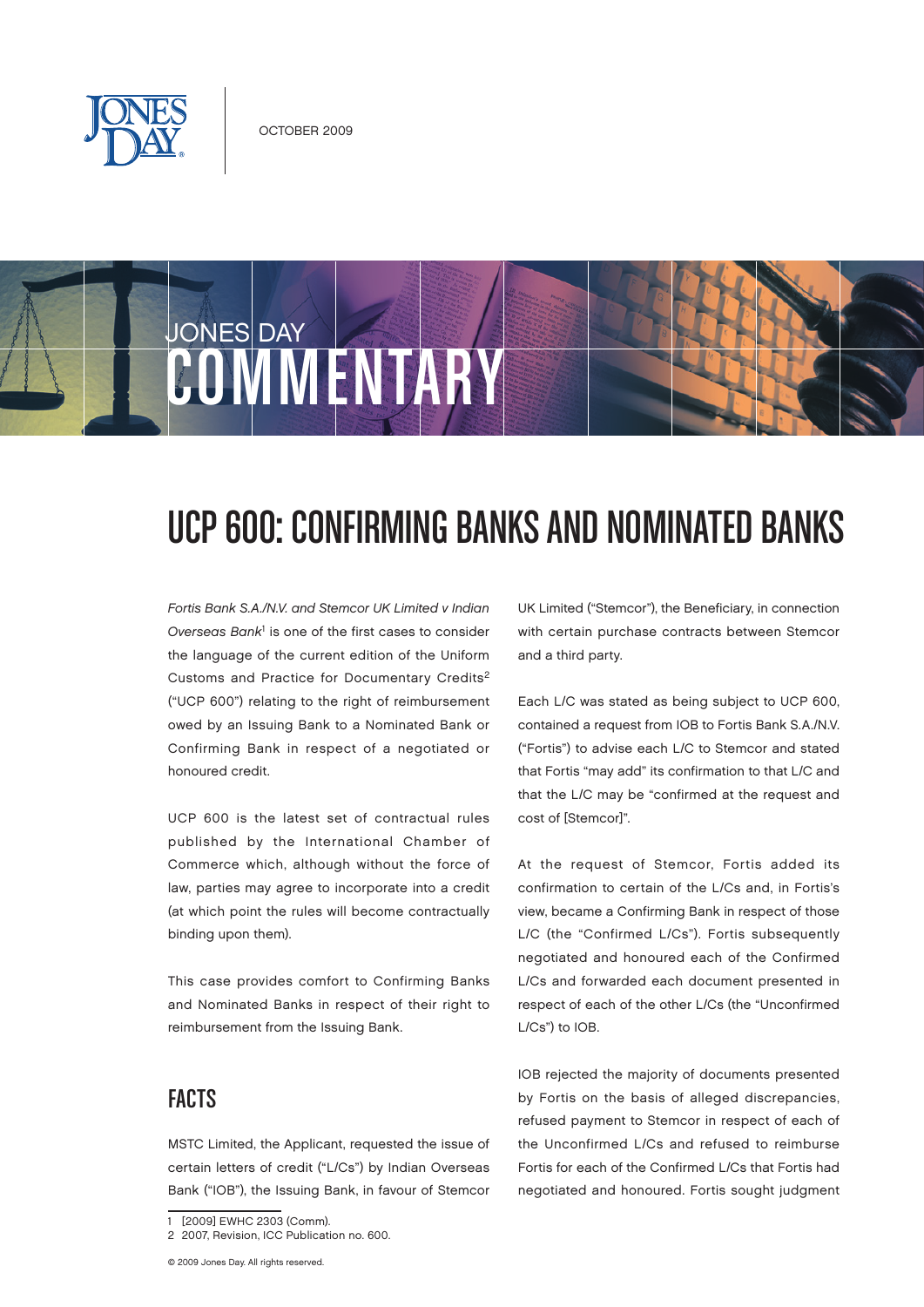against IOB in respect of the failure of IOB to reimburse it in respect of the Confirmed L/Cs.

All but one of the alleged discrepancies alleged by IOB were rejected by the Court.

This Commentary considers the Court's judgement regarding Fortis's right to reimbursement in respect of the Confirmed L/Cs under UCP 600 and whether Fortis was an Advising Bank, a Negotiating Bank or a Confirming Bank in respect of the Confirmed L/Cs.

#### The Arguments

Fortis asserted that:

- it was entitled to reimbursement from IOB in respect of the Confirmed L/Cs on the basis that it had duly added its confirmation to each of the Confirmed L/Cs and was therefore a Confirming Bank in accordance with the terms of the Confirmed L/Cs and UCP 600; and
- even if it was not a Confirming Bank, it would nevertheless be a Nominated Bank in respect of the Confirmed L/Cs and consequently entitled to reimbursement from IOB under UCP.

IOB argued that:

- Fortis was not a Confirming Bank (and therefore was not entitled to reimbursement under UCP 600) because each confirmation was made without IOB's authorisation and was therefore a Silent Confirmation; and
- Fortis was not a Negotiating Bank (and therefore was not entitled to reimbursement under UCP 600) because Fortis had not honoured or negotiated a complying presentation as per Article 7(c) of UCP 6003. Additionally, Fortis had failed (as the L/Cs required) to pay or negotiate on sight and in a number of cases the negotiation was made later than five days after the presentation of documents<sup>4</sup>.

### The Judgment

The Court held that, in respect of the Confirmed L/Cs, Fortis was a Confirming Bank under UCP 600 on the basis that each Confirmed L/C stated in the Confirmation Instructions field that Fortis "may add" its confirmation. This, the Court concluded, amounted to authorisation from IOB for Fortis to be a Confirming Bank (which was, in the Court's view, further evidenced by the inclusion of the words that the Confirmed L/Cs may be "confirmed at the request and cost of [Stemcor]").

The Court further held that, had Fortis not been a Confirming Bank, it would nevertheless have been a Nominated Bank (and therefore entitled to reimbursement) because what matters is not the time period within which the L/Cs were honoured or negotiated but whether or not Fortis had actually honoured or negotiated a complying presentation (which it had) and forwarded the documents to the Issuing Bank.

The evidence that Fortis had not negotiated the documents in a manner consistent with Article 7(c) of UCP 600 was not fatal to its claim for reimbursement from IOB.

#### Conclusion

The previous edition of UCP 600 (UCP 500) did not recognise the negotiation of credits by a Nominated Bank or a Confirming Bank. As a consequence, where a Nominated Bank or a Confirming Bank negotiated a credit on the basis of fraudulent documents presented by the Beneficiary, that Nominated Bank or Confirming Bank would not be entitled to reimbursement from the Issuing Bank (and therefore they took the risk of fraud by the Beneficiary)<sup>5</sup>.

<sup>3</sup> And was therefore outside of Article 7(c) of UCP 600 which states "An Issuing Bank undertakes to reimburse a Nominated Bank that has honored or negotiated a complying presentation and forwarded those documents to the Issuing Bank. Reimbursement … is due at maturity". 4 Article 14(b) of UCP 600 states that a Nominated Bank shall have "a maximum of five banking days following presentation to determine if a

presentation is complying".

<sup>5</sup> See Banco Santander SA v Banque Paribas [2000] 1 All ER (Comm) 776.